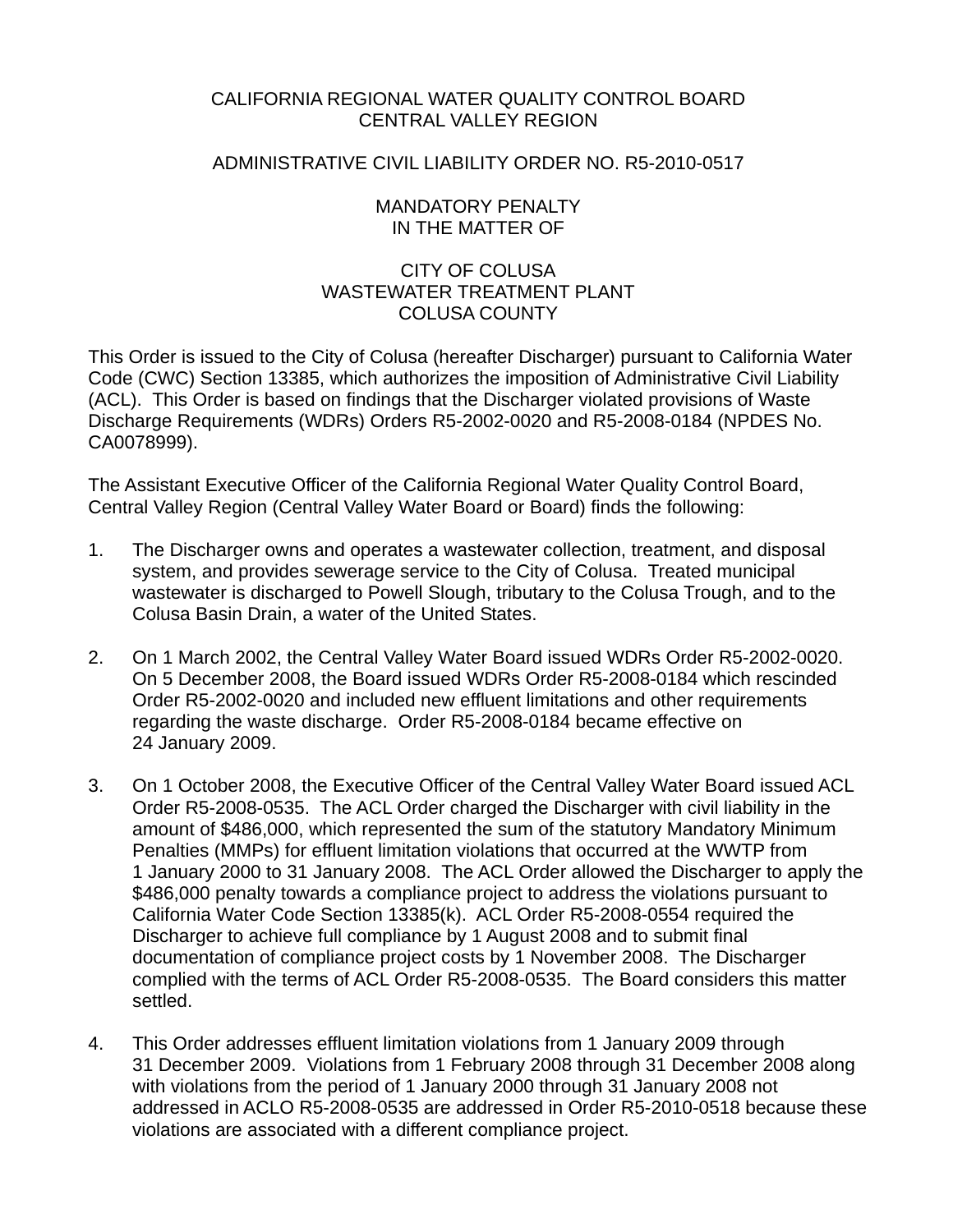- 5. On 7 October 2009, Central Valley Water Board staff issued the City a draft Record of Violations and Notice of Violation for effluent limitation violations that occurred at the City's wastewater treatment plant from 1 January 2009 through 31 July 2009. On 20 October 2009, the City responded that it was making every attempt to correct the problem as soon as possible. This Order extends the period of record through 31 December 2009.
- 6. CWC Section 13385 (i) requires assessment of mandatory penalties and states, in part, the following:

CWC Section 13385(i)(1) states,

Notwithstanding any other provision of this division, and except as provided in subdivisions (j), (k), and (l), a mandatory minimum penalty of three thousand dollars (\$3,000) shall be assessed for each violation whenever the person does any of the following four or more times in any period of six consecutive months, except that the requirement to assess the mandatory minimum penalty shall not be applicable to the first three violations:

- A) Violates a waste discharge requirement effluent limitation.
- B) Fails to file a report pursuant to Section 13260.
- C) Files an incomplete report pursuant to Section 13260.
- D) Violates a toxicity effluent limitation contained in the applicable waste discharge requirements where the waste discharge requirements do not contain pollutant-specific effluent limitations for toxic pollutants.
- 7. CWC Section 13323 states, in part:

Any executive officer of a regional board may issue a complaint to any person on whom administrative civil liability may be imposed pursuant to this article. The complaint shall allege the act or failure to act that constitutes a violation of law, the provision authorizing civil liability to be imposed pursuant to this article, and the proposed civil liability.

8. WDRs Order No. R5-2002-0020 Effluent Limitations No. B.1b. include, in part, the following effluent limitations:

Effluent shall not exceed the following limits (after **31 January 2007**):

|                                    |       |               |                       |               | Average Average 7-Day Average Instantaneous |
|------------------------------------|-------|---------------|-----------------------|---------------|---------------------------------------------|
| Constituents                       | Jnits |               | Monthly Weekly Median | <u>Daily</u>  | Maximum                                     |
| Total Coliform Organisms MPN/100mL |       | $\sim$ $\sim$ | $\sim$ $\sim$         | $\sim$ $\sim$ | 23"                                         |

4 The total coliform organisms concentration shall not exceed 23 MPN/100 mL more than once in any 30-day period. No sample shall exceed a concentration of 240 MPN/100 mL.

- 9. WDRs Order R5-2008-0184 Effluent Limitations IV.A.1.l. includes, in part, the following effluent limitations:
	- l. **Total Coliform Organisms.** Effluent total coliform organisms shall not exceed:
		- i. 2.2 most probable number (MPN) per 100 mL as a 7-day median; and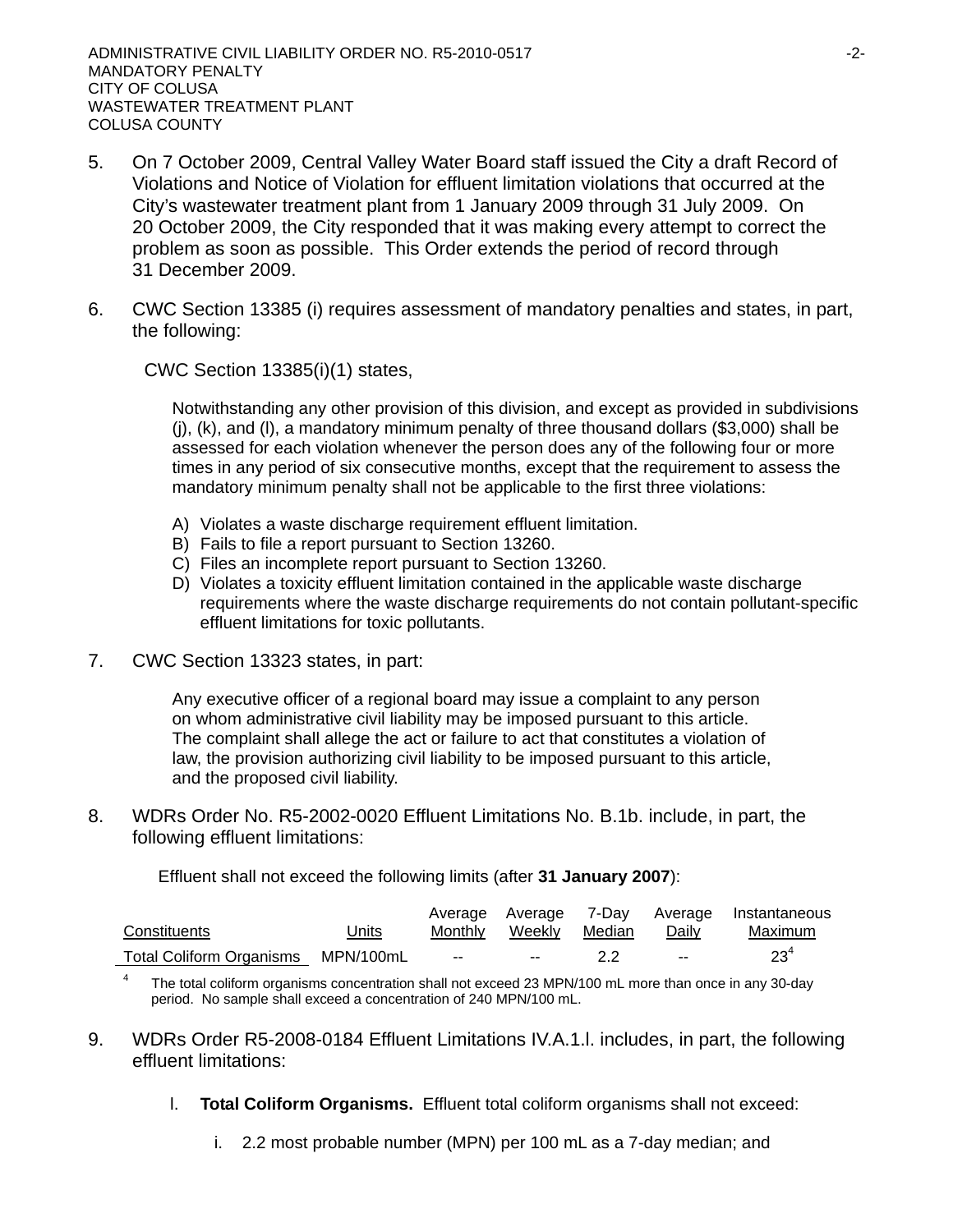- ii. 23 MPN/100 mL, more than once in any 30-day period.
- 10. WDRs Order R5-2008-0184., Total Coliform Organisms Effluent Limitations Compliance Determination VII.F. states:

For each day that an effluent sample is collected and analyzed for total coliform organisms, the 7-day median shall be determined by calculating the median concentration of total coliform bacteria in the effluent utilizing the bacteriological results of the last seven days for which analyses have been completed. If the 7-day median of total coliform organisms exceeds a most probable number (MPN) of 2.2 per 100 milliliters, the Discharger will be considered out of compliance for that parameter for that 1 day only within the reporting period.

- 11. According to the Discharger's self-monitoring reports, the Discharger committed thirtyone non-serious violations. Twenty-eight of the non-serious violations are subject to mandatory penalties under CWC Section 13385(i)(1), because these violations were preceded by three or more similar violations within a six-month period. The mandatory minimum penalty for these **twenty-eight (28)** non-serious violations is **eighty-four thousand dollars (\$84,000).**
- 12. The total amount of the mandatory penalties assessed for the cited effluent violations is **eighty-four thousand dollars (\$84,000)**. A detailed list of the cited violations is included in Attachment A, a part of this Order.
- 13. CWC Section 13385 (k)(1) states, in part:

In lieu of assessing all or a portion of the mandatory minimum penalties pursuant to subdivisions (h) and (i) against a publicly owned treatment works serving a small community, the state board or the regional board may elect to require the publicly owned treatment works to spend an equivalent amount towards the completion of a compliance project proposed by the publicly owned treatment works…

14. CWC Section 13385 (k)(2) states, in part:

For the purposes of this subdivision, "a publicly owned treatment works serving a small community" means a publicly owned treatment works serving a population of 10,000 persons or fewer or a rural county, with a financial hardship as determined by the state board after considering such factors as median income of the residents, rate of unemployment, or low population density in the service area of the publicly owned treatment works.

- 15. The City of Colusa Wastewater Treatment Plant is a publicly owned treatment works serving a small community within the meaning of CWC Section 13385(k)(2). The Water Quality Enforcement Policy lists Colusa County as a rural county with financial hardship.
- 16. On 27 January 2010, amended on 7 April 2010 and 22 April 2010, the City submitted a proposed Compliance Project to perform viral bioassay testing (\$40,000), re-coat the UV Channel (\$10,000), expand the tertiary filters (\$40,000), and perform particle size testing (\$8,000). The Discharger stated that the improvements to the tertiary filters and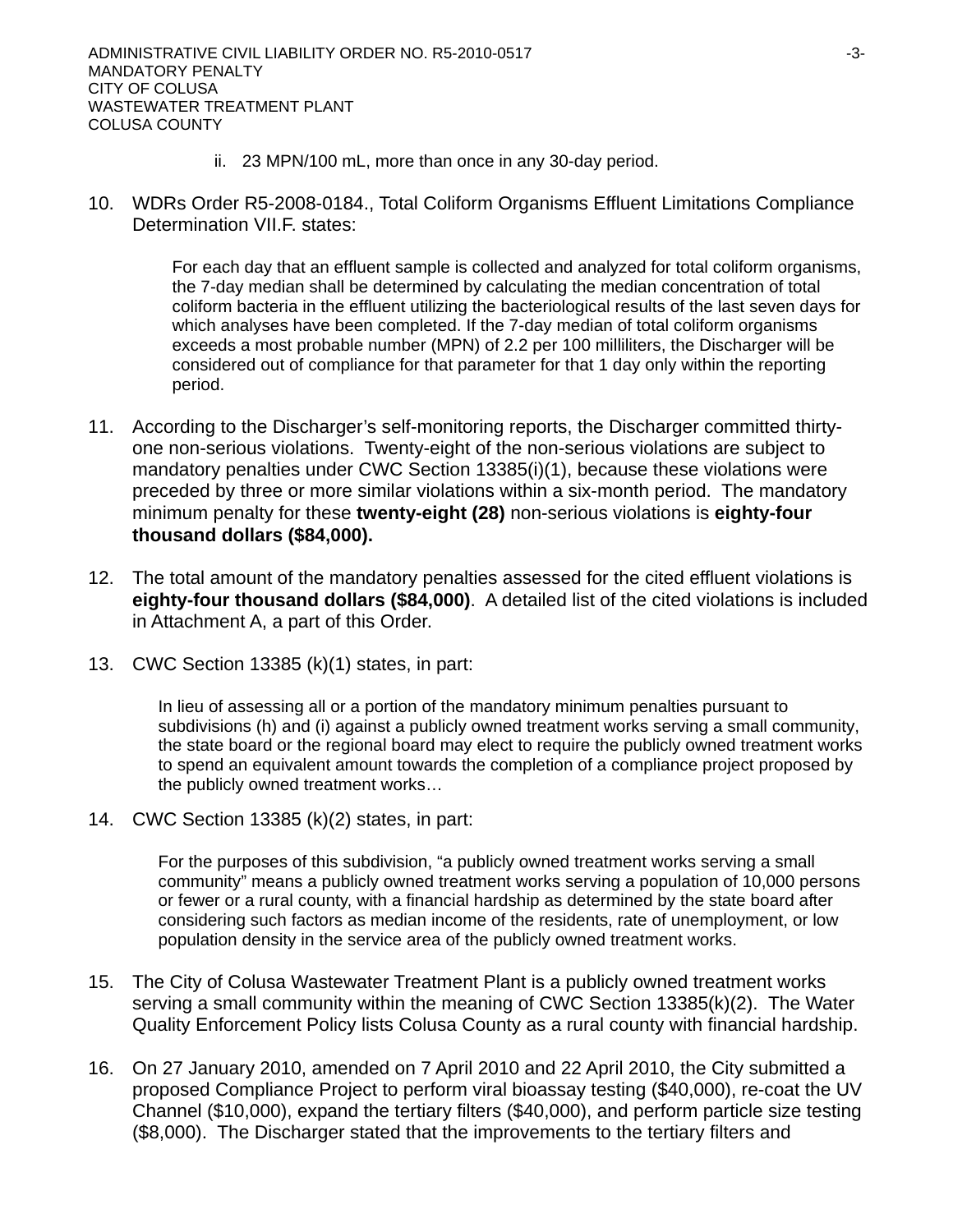improvements to the UV disinfection system will address the total coliform violations in this Order. The scope of work is found as Attachment B to this Order.

- 17. Although the City has not violated its effluent limitation for total coliform organisms since 2 July 2009, the City's compliance was affected, in part by discharging to effluent holding ponds rather than to Powell Slough during the remainder of July 2009, and during August, September, and October 2009. The City has expressed concern that it would continue to violate the total coliform limitation and thereby accrue further penalties if it does not complete the project.
- 18. The Discharger's 27 January 2010 submittal, amended on 7 April 2010 and 22 April 2010, included a project outline, a project schedule, estimated total project costs of \$98,000, and stated that its existing Capital Improvements Budget would provide project financing.
- 19. Based upon the information contained in its 27 January 2010 submittal and the 7 April 2010 and 22 April 2010 amendments, the Central Valley Water Board finds that the Compliance Project has been designed to correct the violations that led to the issuance of this Administrative Civil Liability Order within five years, and that the Compliance Project is in accordance with the enforcement policy of the State Water Board. The Discharger plans to expend on the Compliance Project an amount in excess of the mandatory minimum penalty that is required by CWC Section 13385(i).
- 20. This Order constitutes a settlement of the violations herein mentioned. Notice of this settlement was published on the Central Valley Water Board's website and was provided to all interested parties. The 30-day public notice and comment period mandated by Federal regulations (40 CFR 123.27) has expired.
- 21. Issuance of this Administrative Civil Liability Order to enforce CWC Division 7, Chapter 5.5 is exempt from the provisions of the California Environmental Quality Act (Pub. Resources Code Section 21000 et seq.), in accordance with California Code of Regulations, title 14, Section 15321(a)(2).
- 22. On 23 April 2009, the Central Valley Water Board delegated the authority to issue Administrative Civil Liability Orders, where the matter is not contested by the Discharger, to the Executive Officer, or to an Assistant Executive Officer when the Executive Officer is serving as head of the Board's Prosecution Team (Resolution R5-2009-0027). Pamela Creedon is serving as the head of the Board's Prosecution Team for this matter, and therefore Assistant Executive Officer Kenneth Landau has the authority to issue this Order.

# **IT IS HEREBY ORDERED THAT:**

1. The City of Colusa, its agents, successors and assigns, shall be assessed Administrative Civil Liability in the amount of **eighty-four thousand dollars (\$84,000)**.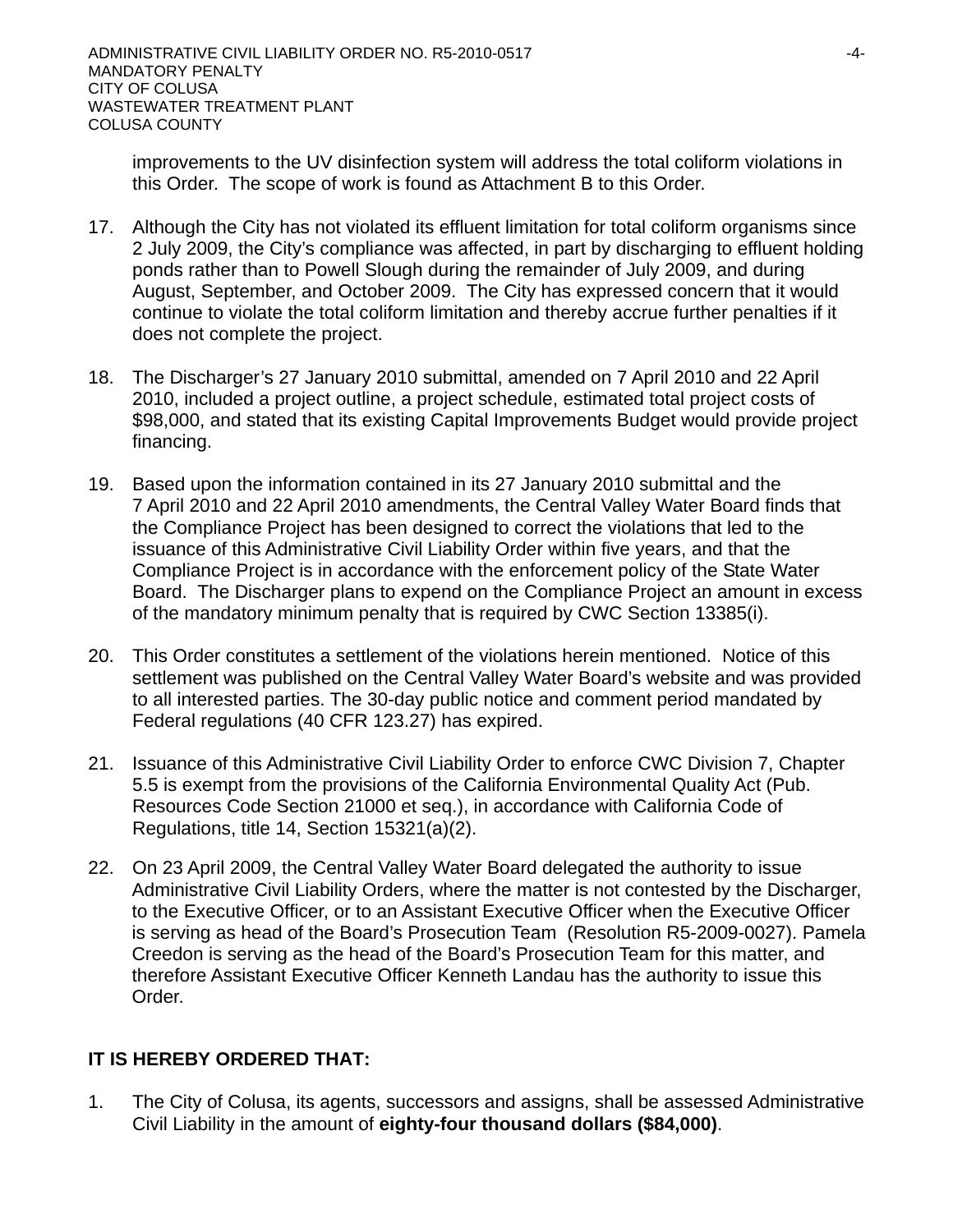2. The entire \$84,000 penalty shall be suspended if the Discharger complies with the following time schedule to complete its compliance project. Each component of the project shall be completed as described in Attachment B of this Order.

| <b>Task</b>                                                                      | Compliance Date  |
|----------------------------------------------------------------------------------|------------------|
| Viral Bioassay                                                                   | 30 June 2011     |
| Coat UV Channel                                                                  | 31 October 2010  |
| <b>Expand Filters</b>                                                            | 31 December 2010 |
| <b>Particle Size Testing</b>                                                     | 30 June 2011     |
| Submit Final Report (including details of funds expended and goals<br>achieved). | 31 December 2011 |

- 3. A progress report shall be submitted no later than two weeks after each compliance date. The report shall describe the work undertaken to comply with this Order, and the funds expended.
- 4. The Assistant Executive Officer may extend the abovementioned deadlines if the Discharger demonstrates that unforeseeable contingencies have created delays, provided that the Discharger continues to undertake all appropriate measures to meet the deadlines. The Discharger shall make any deadline extension request in writing. Under no circumstances may the completion of the Compliance Project extend past five (5) years from the issuance of this Order.
- 5. If, in the judgment of the Assistant Executive Officer, the Discharger fails to complete the compliance project in accordance with the specified time schedule or fails to construct the Compliance Project in accordance with the Proposal without obtaining Central Valley Water Board approval, the suspended mandatory minimum penalty **(\$84,000)** must be paid within 30 days of notification by the Assistant Executive Officer of such failure.
- 6. The Discharger must obtain explicit approval from the Assistant Executive Officer for any significant departures from the project outline submitted on 27 January 2010. Failure to obtain approval for any significant departures will result in the assessment of the full amount of the suspended mandatory minimum penalty.
- 7. Should the Discharger fail to take any of the above actions, the Assistant Executive Officer may refer the matter to the State Attorney General for enforcement of the terms of this Order.

Any person aggrieved by this action of the Central Valley Water Board may petition the State Water Board to review the action in accordance with CWC Section 13320 and California Code of Regulations, Title 23, Sections 2050 and following. The State Water Board must receive the petition by 5:00 p.m., 30 days after the date that this Order becomes final, except that if the thirtieth day following the date that this Order becomes final falls on a Saturday, Sunday, or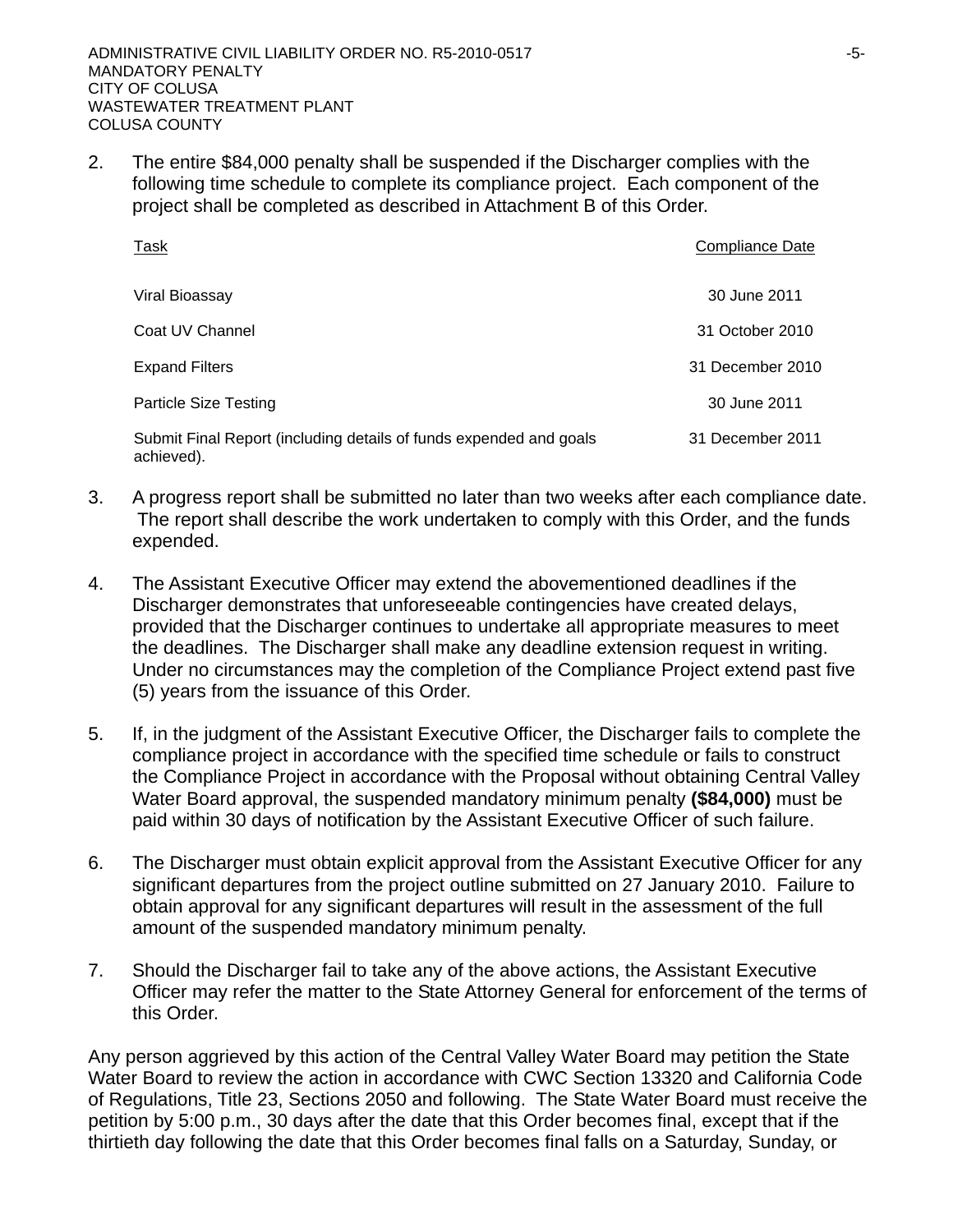ADMINISTRATIVE CIVIL LIABILITY ORDER NO. R5-2010-0517 **FOULD ASSESSED ASSAULT** CONTROLLER TO A 16-MANDATORY PENALTY CITY OF COLUSA WASTEWATER TREATMENT PLANT COLUSA COUNTY

state holiday (including mandatory furlough days), the petition must be received by the State Water Board by 5:00 p.m. on the next business day. Copies of the law and regulations applicable to filing petitions may be found on the Internet at:

http://www.waterboards.ca.gov/public\_notices/petitions/water\_quality or will be provided upon request.

> *Original signed by* KENNETH D. LANDAU, Executive Officer

> > 10 June 2010

design and the contract of the contract of the DATE of the contract of the contract of the contract of the contract of the contract of the contract of the contract of the contract of the contract of the contract of the con

Attachment A: Record of Violations Attachment B: Scope of Work BLH: 4 June-10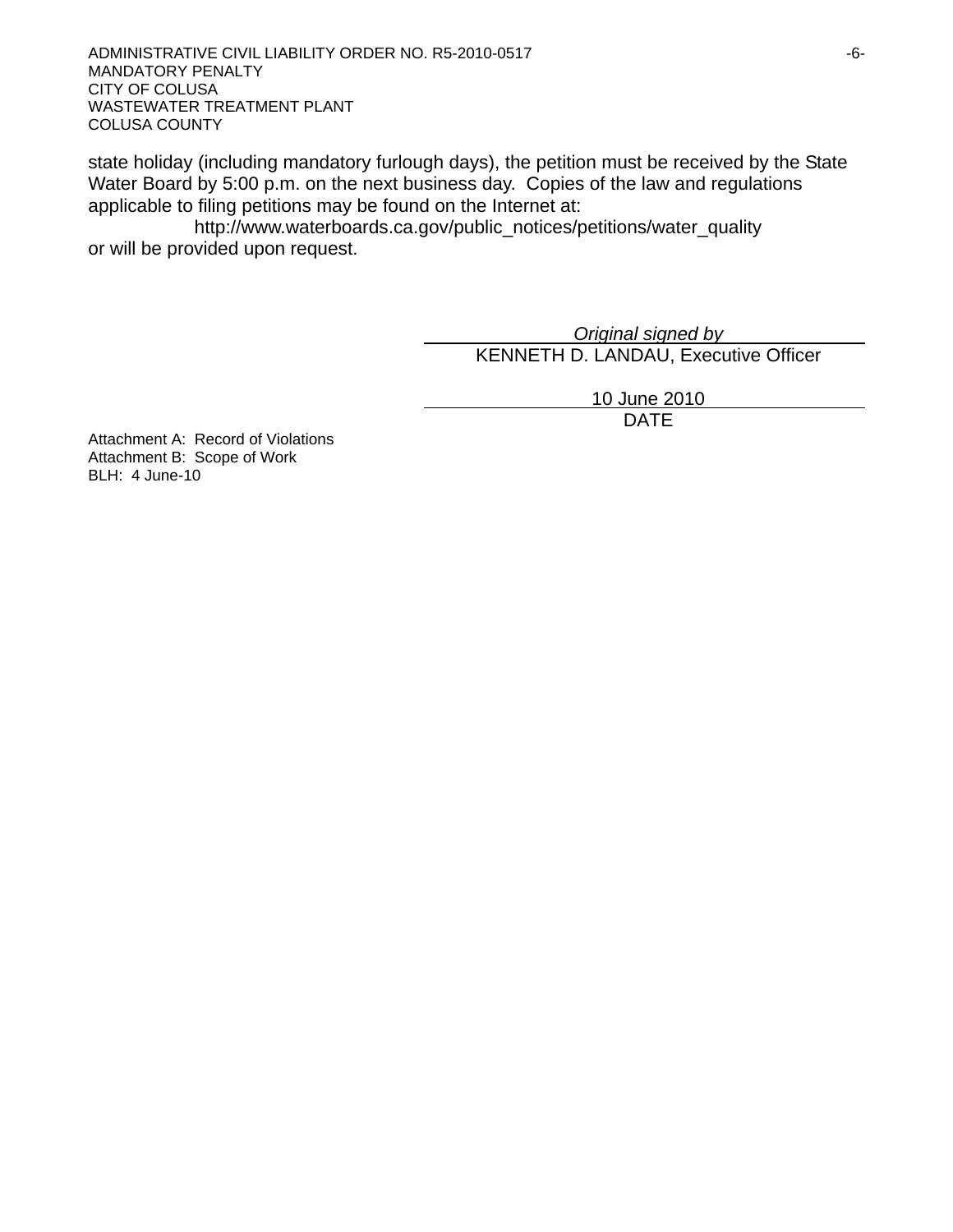### **ATTACHMENT A ADMINISTRATIVE CIVIL LIABILITY ORDER NO. R5-2010-0517**

### **COLUSA, CITY OF**

#### **Wastewater Treatment Plant**

RECORD OF VIOLATIONS (1 January 2009 – 31 December 2009) MANDATORY PENALTIES (Data reported under Monitoring and Reporting Programs R5-2002-0020 and R5-2008-0184)

|                  |           | Violation   |           |       |                                  |              |                |              |
|------------------|-----------|-------------|-----------|-------|----------------------------------|--------------|----------------|--------------|
|                  | Date      | <b>Type</b> | Units     | Limit | Measured                         | Period Type  | <b>Remarks</b> | <b>CIWQS</b> |
|                  |           |             |           |       | Violations of Order R5-2002-0020 |              |                |              |
| 1                | 23-Jan-09 | Coliform    | MPN/100mL | 2.2   | 4                                | 7-Day Median | 3              | 834270       |
|                  |           |             |           |       | Violations of Order R5-2008-0184 |              |                |              |
| $\overline{2}$   | 26-Mar-09 | Coliform    | MPN/100mL | 2.2   | 4                                | 7-Day Median | 3              | 834271       |
| 3                | 31-Mar-09 | Coliform    | MPN/100mL | 2.2   | $\overline{\mathbf{4}}$          | 7-Day Median | 3              | 834272       |
| 4                | 1-Apr-09  | Coliform    | MPN/100mL | 2.2   | 21                               | 7-Day Median | 4              | 834273       |
| 5                | 7-Apr-09  | Coliform    | MPN/100mL | 2.2   | 4                                | 7-Day Median | 4              | 834274       |
| 6                | 28-Apr-09 | Coliform    | MPN/100mL | 2.2   | 4                                | 7-Day Median | 4              | 834275       |
| $\overline{7}$   | 29-Apr-09 | Coliform    | MPN/100mL | 2.2   | 4                                | 7-Day Median | 4              | 834276       |
| 8                | 12-May-09 | Coliform    | MPN/100mL | 2.2   | 5                                | 7-Day Median | 4              | 827687       |
| $\boldsymbol{9}$ | 13-May-09 | Coliform    | MPN/100mL | 2.2   | $\boldsymbol{9}$                 | 7-Day Median | 4              | 827702       |
| 10               | 14-May-09 | Coliform    | MPN/100mL | 2.2   | $\boldsymbol{9}$                 | 7-Day Median | 4              | 827706       |
| 11               | 19-May-09 | Coliform    | MPN/100mL | 2.2   | 8                                | 7-Day Median | 4              | 827710       |
| 12               | 20-May-09 | Coliform    | MPN/100mL | 2.2   | 4                                | 7-Day Median | 4              | 827714       |
| 13               | 21-May-09 | Coliform    | MPN/100mL | 2.2   | 8                                | 7-Day Median | 4              | 827717       |
| 14               | 26-May-09 | Coliform    | MPN/100mL | 2.2   | 8                                | 7-Day Median | 4              | 827722       |
| 15               | 27-May-09 | Coliform    | MPN/100mL | 2.2   | 8                                | 7-Day Median | 4              | 827725       |
| 16               | 28-May-09 | Coliform    | MPN/100mL | 2.2   | $\overline{7}$                   | 7-Day Median | 4              | 827727       |
| 17               | 9-Jun-09  | Coliform    | MPN/100mL | 2.2   | 30                               | 7-Day Median | 4              | 833948       |
| 18               | 10-Jun-09 | Coliform    | MPN/100mL | 2.2   | 30                               | 7-Day Median | 4              | 833952       |
| 19               | 10-Jun-09 | Coliform    | MPN/100mL | 23    | 30                               | Daily Max    | 4              | 833950       |
| 20               | 11-Jun-09 | Coliform    | MPN/100mL | 2.2   | 30                               | 7-Day Median | 4              | 833953       |
| 21               | 16-Jun-09 | Coliform    | MPN/100mL | 2.2   | 17                               | 7-Day Median | 4              | 833954       |
| 22               | 17-Jun-09 | Coliform    | MPN/100mL | 2.2   | 17                               | 7-Day Median | 4              | 833955       |
| 23               | 18-Jun-09 | Coliform    | MPN/100mL | 2.2   | 15                               | 7-Day Median | 4              | 833956       |
| 24               | 23-Jun-09 | Coliform    | MPN/100mL | 2.2   | 17                               | 7-Day Median | 4              | 833958       |
| 25               | 24-Jun-09 | Coliform    | MPN/100mL | 2.2   | 17                               | 7-Day Median | 4              | 833959       |
| 26               | 25-Jun-09 | Coliform    | MPN/100mL | 2.2   | 17                               | 7-Day Median | 4              | 833962       |
| 27               | 25-Jun-09 | Coliform    | MPN/100mL | 23    | 70                               | Daily Max    | 4              | 833960       |
| 28               | 30-Jun-09 | Coliform    | MPN/100mL | 2.2   | 70                               | 7-Day Median | 4              | 833964       |
| 29               | 30-Jun-09 | Coliform    | MPN/100mL | 23    | 110                              | Daily Max    | 4              | 833963       |
| 30               | 1-Jul-09  | Coliform    | MPN/100mL | 2.2   | 23                               | 7-Day Median | 4              | 839378       |
| 31               | 2-Jul-09  | Coliform    | MPN/100mL | 2.2   | 8                                | 7-Day Median | 4              | 839379       |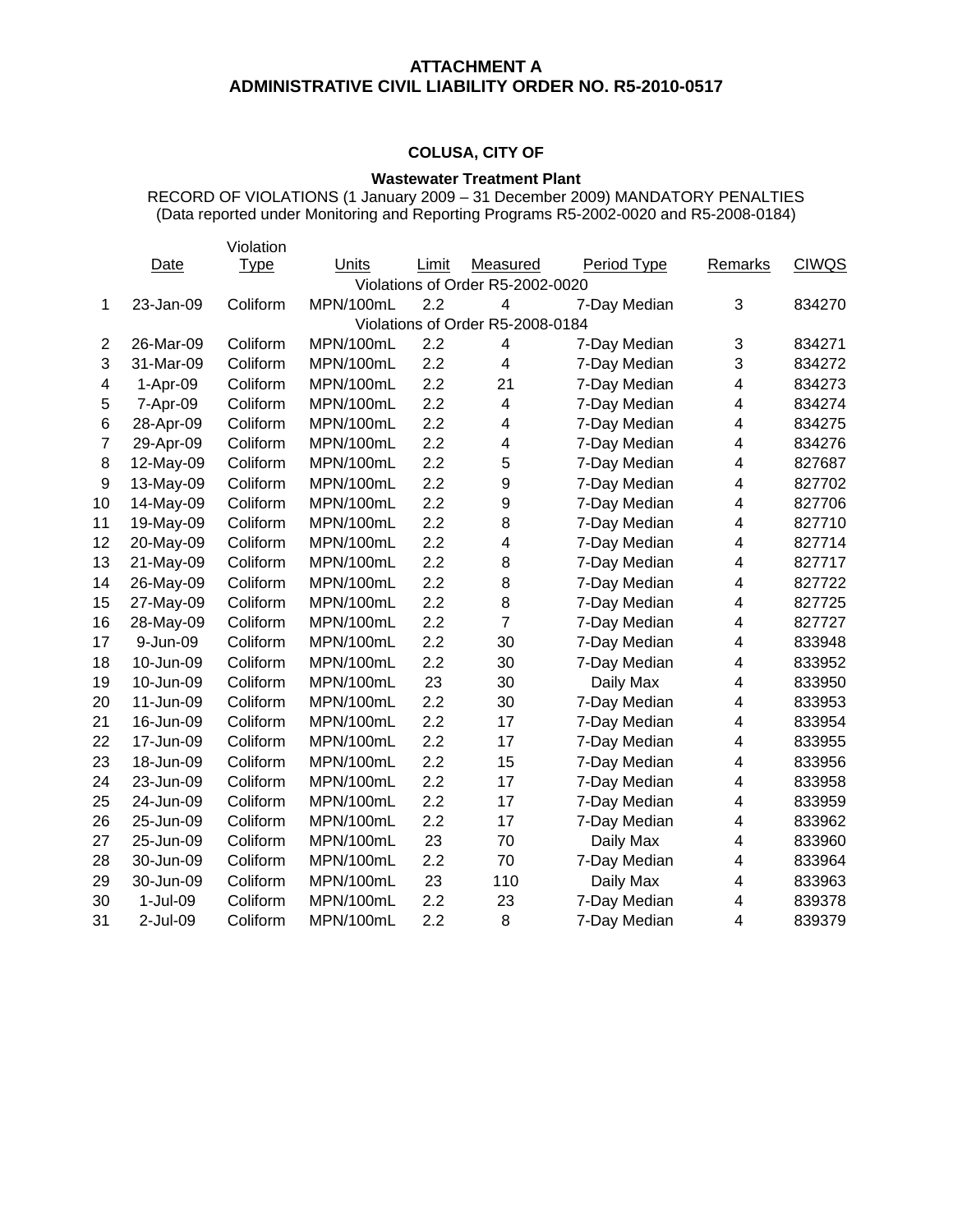#### ATTACHMENT A CITY OF COLUSA ADMINISTRATIVE CIVIL LIABILITY COMPLAINT R5-2010-0517

#### Remarks:

- 1. Serious Violation: For Group I pollutants that exceed the effluent limitation by 40 percent or more.
- 2. Serious Violation: For Group II pollutants that exceed the effluent limitation by 20 percent or more.
- 3. Non-serious violations falls within the first three violations in a six-month period, thus is exempt.
- 4. Non-serious violation subject to mandatory penalties.

| <b>VIOLATIONS AS OF:</b>                | 12/31/2009 |
|-----------------------------------------|------------|
| <b>Group I Serious Violations:</b>      |            |
| <b>Group II Serious Violations:</b>     | 0          |
| Non-Serious Exempt from MPs:            | 3          |
| Non-serious Violations Subject to MPs:  | 28         |
| <b>Total Violations Subject to MPs:</b> | <u> 28</u> |

**Mandatory Minimum Penalty = (0 Serious Violations + 28 Non-Serious Violations) x \$3,000 = \$84,000**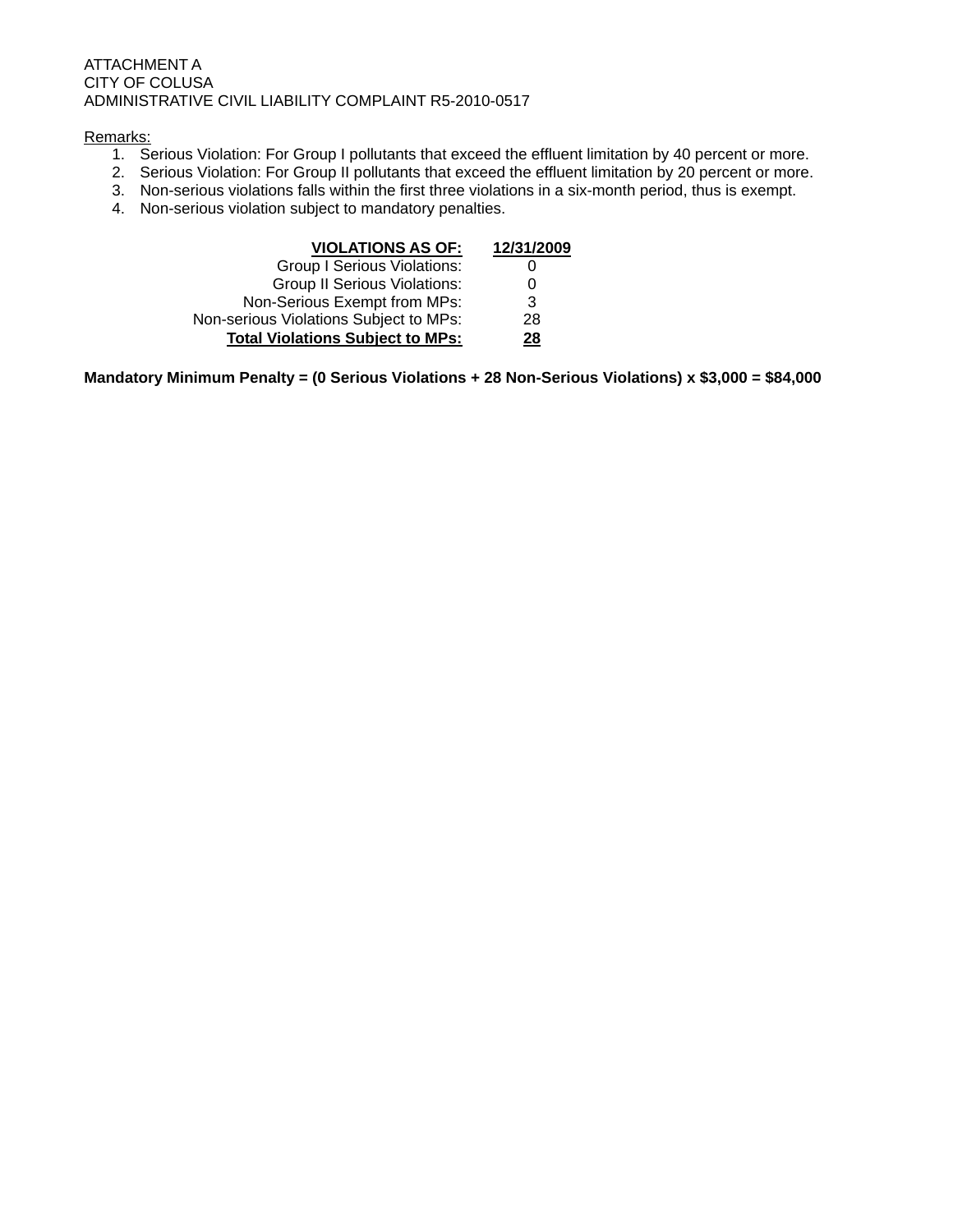### **ATTACHMENT B CITY OF COLUSA ADMINISTRATIVE CIVIL LIABILITY COMPLAINT R5-2010-0517**

## **CITY OF COLUSA – COMPLIANCE PROJECT 2010**

### **SCOPE OF WORK**

### **1. VIRAL BIOASSAY TESTING**

EcoLogic Engineers believe that an under-dosage condition exists causing the disinfection problem, which would signify an equipment problem. They assert that a viral bioassay must be performed to measure dose, instead of relying on a calculation. A bioassay uses a known concentration of a benign virus injected into the flow, sending it through the disinfection process with carefully controlled conditions, and tests for resultant concentrations. The outcome of this test will determine whether or not a problem exists with low UV intensity, a problem with the equipment supplied. If so determined, then the computer program will be updated to adjust the UV intensity.

# **2. RE-COAT UV CHANNEL**

Trojan Technologies, manufacturer of the UV equipment, performed an investigation of the UV channel and equipment at the Colusa WWTP and found discrepancies with some of the distances between lamps and channel surfaces, critical to the disinfection process. The UV radiation decreases in its ability to deactivate microorganisms and disrupt the reproduction process over distances of fractions of an inch. Although these distances are close enough to attain the required disinfection level for a majority of the time, they are essential to maintain this process at all times and under every circumstance. Using additional coats of epoxy, the distances between these surfaces and the lamps can be decreased to within tolerances.

# **3. EXPAND TERTIARY FILTERS**

The filters were constructed with only six (6) disks, but can be expanded to a maximum of eight (8) disks each. Adding these disks will increase the surface area across the filters by twenty five percent (25%). In effect, it will slow the filtering flow per area, therefore enhancing the filtering action.

### **4. PARTICLE SIZE TESTING**

Particle size is highlighted as a contributing factor to the coliform problems experienced in Colusa and a crucial element affecting disinfection. Testing particle sizes in the effluent during a variety of circumstances will give us an idea of the effectiveness of filtration as conditions change. These tests need to span the seasons, so as to capture the conditions unique to those periods. This information will be used to determine whether the filters can adequately treat the secondary effluent to the degree necessary for the UV system to maintain compliance throughout the annual changes. The results will be used to decide the choice between expansion of the existing filters and/or complete replacement of the tertiary filters.